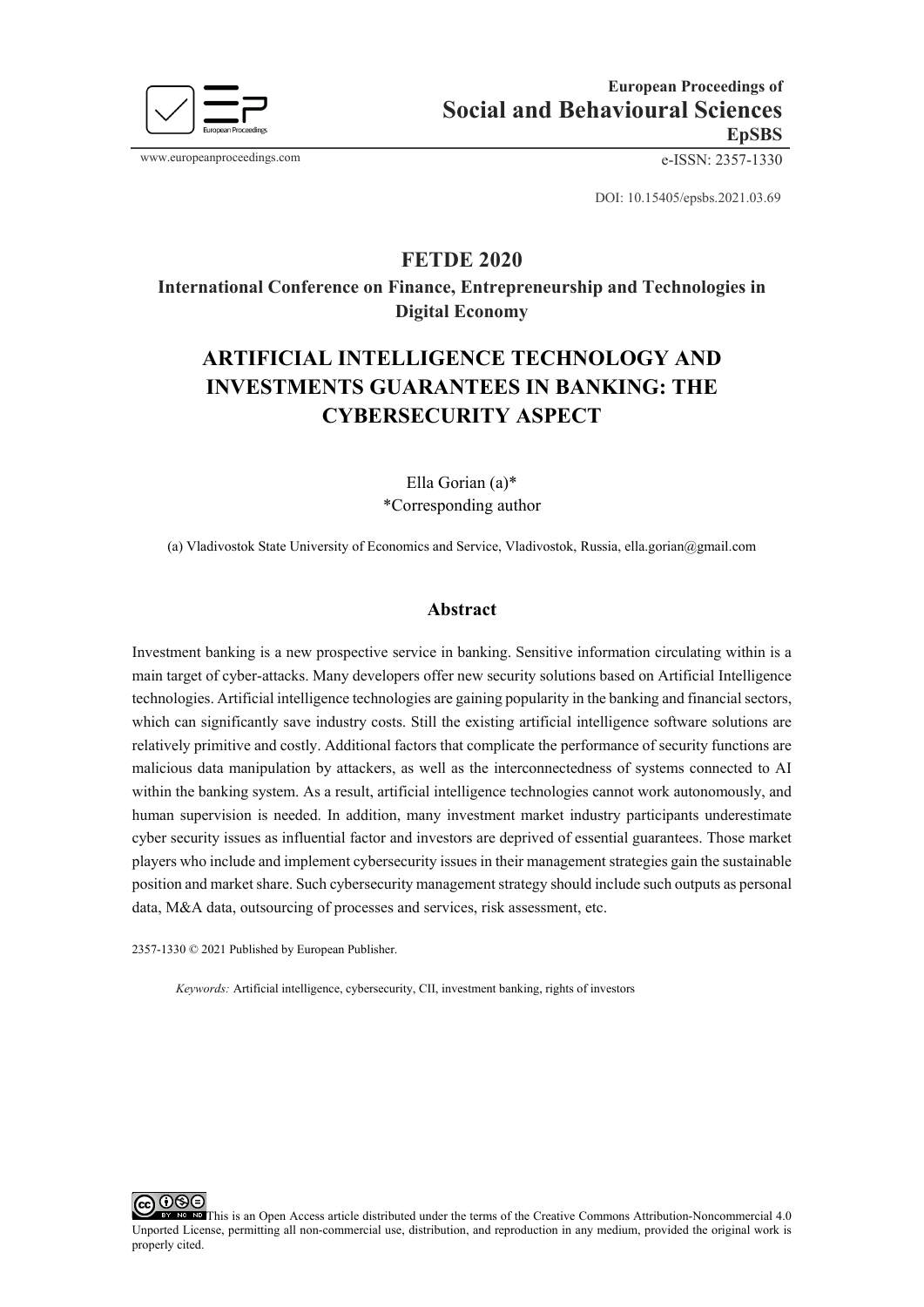## **1. Introduction**

Artificial intelligence (AI) technologies are becoming increasingly popular in the banking and financial sectors. According to Business Insider Intelligence analysts, about 80% of banking institutions with assets of more than \$100 billion and slightly less than half of banks with assets of less than \$100 billion are currently implementing AI projects. The results predicted are to be impressive: over the next three years, the industry will significantly save \$447 billion, while only in the front office (working with clients) and the middle office (combating payment fraud) is expected to save \$416 billion (Digalaki, 2019). In Russia, the leadership in the use of AI technologies maintains Sberbank of Russia: on the basis of decisions made by AI, 100% of credit cards, more than 90% of consumer loans and over 50% of mortgage loans are issued, and by 2020 AI technologies will be responsible for making about 100% of credit decisions. Since July 18, 2019 Sberbank of Russia uses AI technologies in its mobile application. The core issues of AI application in banking and financial sectors are: launching and promoting new financial services; remote customer verification and fraud protection technologies; agent-client interaction at the stock exchange; digitalization of financial services; sceptical attitude of bank shareholders towards FinTech technologies, despite the fact that more than 50% of Russian banks are actively investing in FinTech start-ups, lack of solutions in the B2B segment; cybersecurity and new regulatory opportunities; the use of artificial intelligence in FinTech companies. The use of AI technologies in the field of retail banking services is becoming a standard technological process; the next level is investment banking.

Guarantees of investor rights are the essential clauses of all international treaties in the field, and they also form the central part of the state mechanism for investment protection. So far as the legal mechanism of investment protection has been widely discussed both by academics and practitioners (Alekseenko, 2019), informational and organizational aspects is a relatively new subject of research. Increased vulnerability risks of sensitive information are inherent for investment banking that becomes more popular among "classical" banking and financial institutions (Sharma, 2020). Being a part of banking and financial sectors, investment banking comprises a critical information infrastructure (CII) that estimates it in a scope of CII mechanism protection.

#### **2. Hypothesis**

AI technologies are used for CII protection but at the same time they can be used as cyber-attack tools (for example, malware). Therefore the use of AI technology by FinTech companies should be a part of their management strategy which includes such outputs as personal data, M&A data, outsourcing of processes and services, risk assessment, etc.

## **3. Methodology**

In this study the general (system-structural, formal-logical and hermeneutic methods) and special legal methods of scientific knowledge (comparative legal and formal-legal methods) have been applied.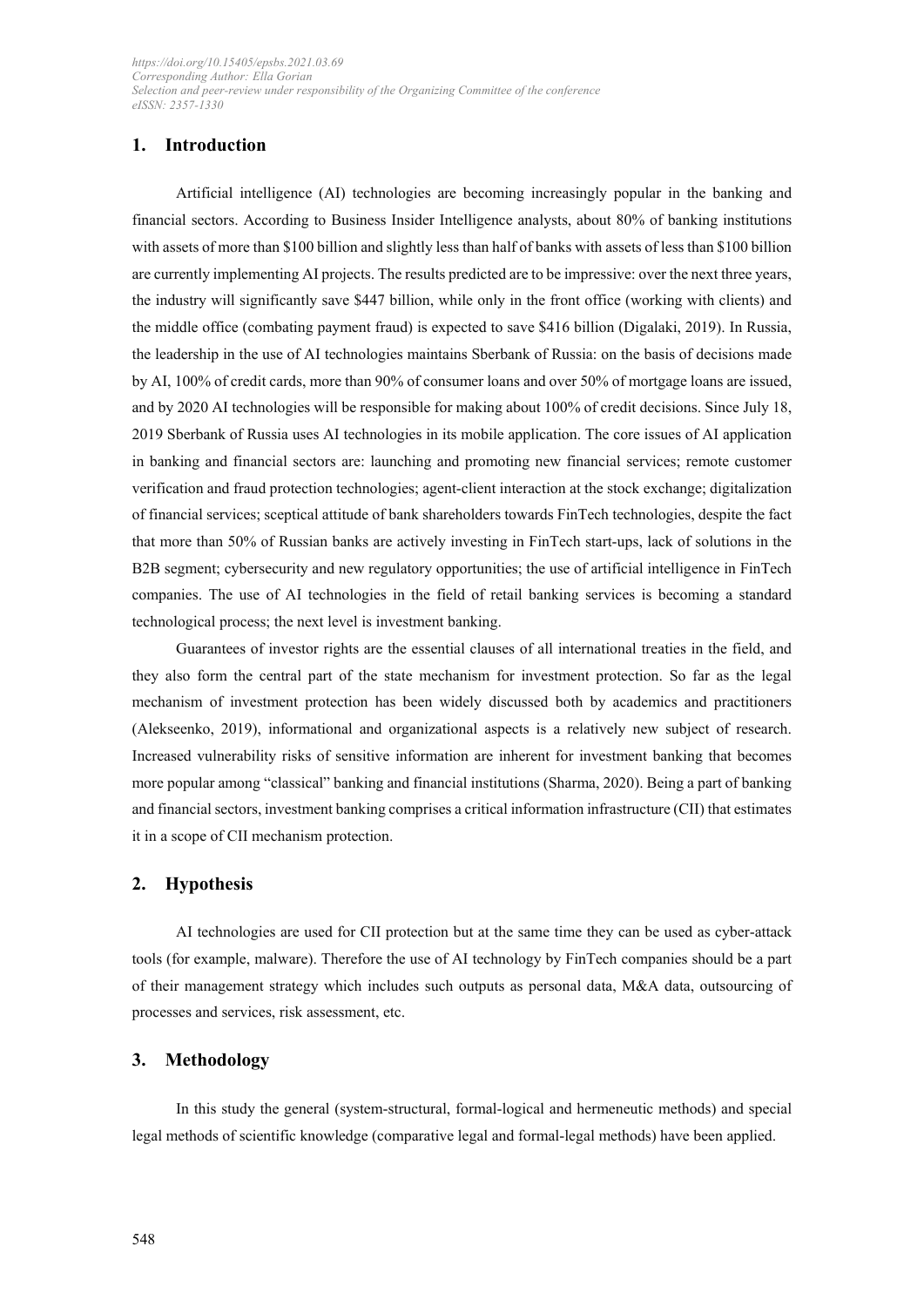## **4. Literature review**

The researched topic is poorly represented in the Russian scientific literature. A number of scientific studies by scientists from Singapore and China consider the organizational, legal and technical features of ensuring the information security of financial and banking systems in the aspect of a decentralized approach (each subject is separate from the whole system) (Baluta et al., 2017; Ter, 2018), however, in a case of outsourcing of processes, as it actually takes place, the vulnerability of the banking system becomes a decisive factor determining the need for centralized development of outsourcing standards, including in the case of using the so-called cloud technologies. Some Singapore researchers pay attention to this, but from the technical side of the problem (Challa, 2018; Li et al., 2019), leaving out of sight its organizational and legal aspects. An important point in ensuring cybersecurity is a risk management system that allows you to allocate all available resources depending on a particular scenario of negative impact on the operating systems of financial and banking institutions (Jin et al., 2020; Zhang et al., 2018).

Some researches study the specific functions of investment banking (Battista, 2015; Bradford, 2012) leaving behind the brackets such issues as ensuring investors' rights. The other authors analyse the protection of investors' rights without any connections to the cyber security aspects (Lu & Wu, 2019).

## **5. Results and discussions**

The Russian banking sector is a leader in the implementation of innovative technologies in comparison with European countries. The explanation for this is an active and initiative role the monetary authority of the Russian Federation (Bank of Russia) plays while regulating the activities of infrastructure projects (digital identification, fast payment system) and cybersecurity issues. Many Russian banking institutions attract ready-made FinTech solutions (as the outsourcing of services) that contribute the investment activity.

The leadership in the implementation of AI technologies in the investment banking possess the United States and China. Nowadays AI is actively used to ensure cyber security of the following areas: the fight against money laundering and fraud; aggregation of security data; monitoring cyber threats and preventing cyber-attacks. It should be noted that all products, including AI technologies, were developed by private sector - numerous FinTech companies. As indicated earlier in our studies, ensuring cybersecurity is impossible without close cooperation between private and public sector entities (Gorian, 2018). AI technologies are used primarily to ensure the following issues: 1) money laundering and fraud; 2) security data aggregation; 3) cyber threats monitoring and cyber-attacks prevention.

Money laundering and fraud. Most significant AI technology in this field is OpenMLEngine offered by Feedzai. This program allows security professionals to create their own fraud detection models using patterns that already exist in the software. The Feedzai platform usually integrates into the systems of a bank or service provider and warns risk analysts only of cases of fraud that are really considered as highrisk (based on predefined factors), thereby speeding up fraud detection processes and reducing the number of false positives.

OpenMLEngine is integrated into the operational systems of the 10 largest US banks. This risk assessment system analyses new applications for account opening and approves only with the low risk fraud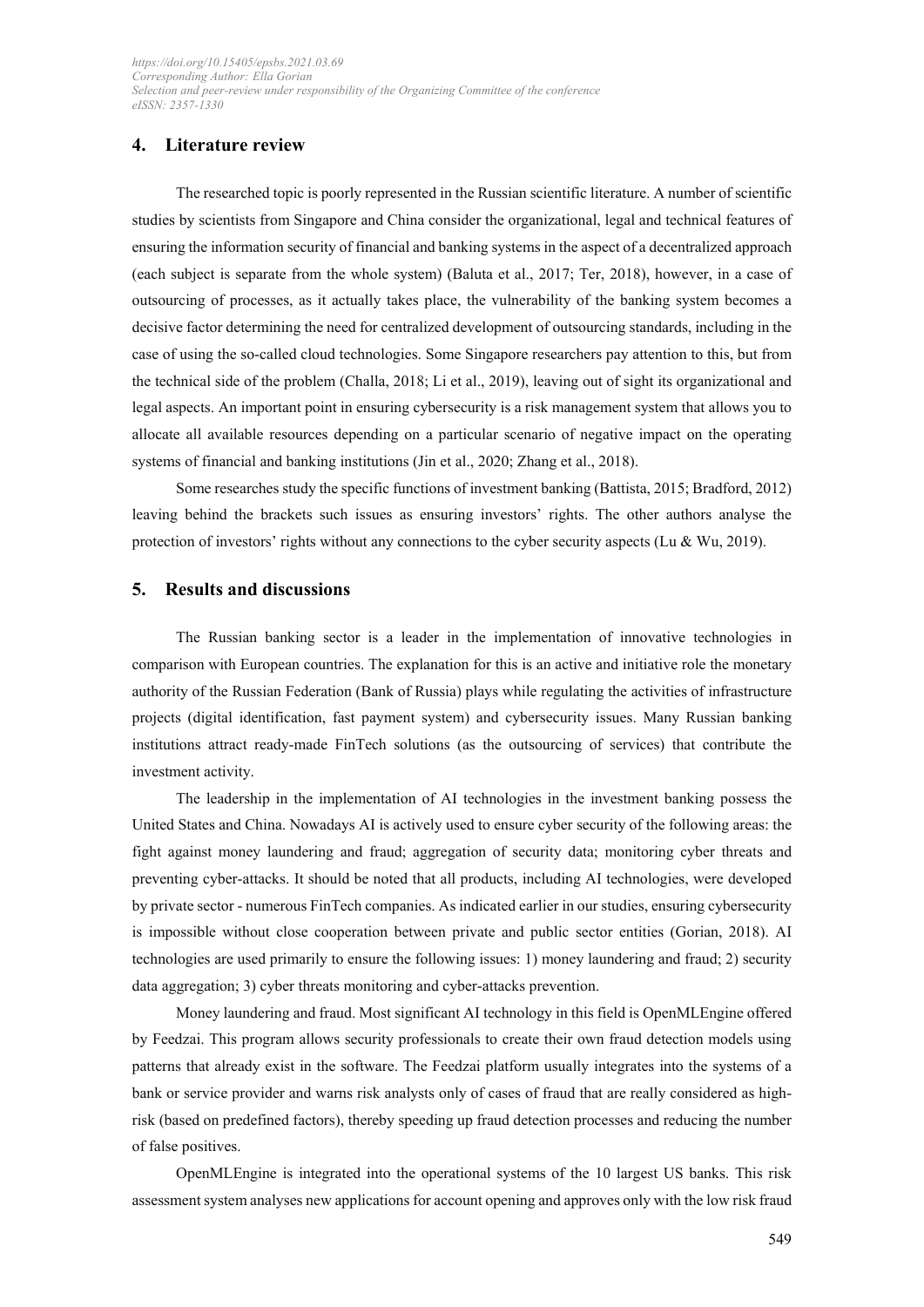profile. The platform was deployed at the core of the bank's existing corporate systems using its own data centres. This allowed the program to become the central decision-making mechanism in the process of registering customers on the Internet and verifying identity, verifying compliance and assessing the risk of fraud in real time. In those cases when the software doesn't have enough data to make a decision when submitting an online application, it automatically generates additional customer-specific questions envisaged by the bank adaptation group. The system ensures that high-risk applications are sent to security experts for manual verification, and the risk factors are understandable to facilitate decision making in order to reduce the time spent by security experts in each case. As a result, the number of approved applications increased by 70%, and the time spent on manual verification decreased. Despite the increase in users of banking services, the number of fraudulent activities has decreased (Bharadwaj, 2019).

Security data aggregation. DefenseStorm creates software for automating cybersecurity processes using machine learning: PatternScout and ThreatMatch monitor internal systems in real time to search for abnormal processes. Software tools help the bank to detect and to identify cyber security threats in its network, which saves long-term security costs and avoids data leaks. Using machine-based pattern recognition based on saved network data, the platform can support company-wide security and operations. Such SaaS solutions can help banking information security personnel to access data related to security events through a single control panel. Employees can log in the control panel and quickly respond to security threats identified by the software. For example, in the case of LiveOak Bank, DefenseStorm helped to solve the problem of data centers combined and located in different states of the USA to support performing leasing and deposit operations for small and medium enterprises. As a result, the bank information security staff was able to use the SaaS analytical solution to update existing LiveOakBank data management and analytics systems. After integration, LiveOakBank was able to optimize the search for big data, as a result, the detection of cyber incidents improved by 50-60%: if earlier employees spent 15-60 minutes on the detection and definition of the process as cyber threats, then after integration of the platform this time was reduced to 1-5 minutes (Bharadwaj, 2019).

Cyber threats monitoring and cyber-attacks prevention. Darktrace has developed EnterpriseImmuneSystem software that uses machine learning to detect and respond to cyber threats in digital environments such as the cloud, virtual networks, IoT (Internet of things) and industrial control systems. The popular product of EnterpriseImmuneSystem software is DarktraceThreatVisualizer - a control panel is used by information security banking staff to monitor cyber threats in real time. To date, users of the software product are more than 40 companies (Bharadwaj, 2019).

PatternEx offers AI-based software that can detect the user's malicious intent and predict and prevent cyber-attacks. The VirtualAnalyst platform analyses data (for example, IP addresses, users or sessions) of millions of users and detects suspicious actions (transactions from IP addresses used to carry out fraudulent activities). The templates compiled by the platform are evaluated by information security analysts who confirm the actual and false attacks. These decisions are used as the templates for the next data collection.

Researchers emphasize that at the moment the most widespread and successful in application are those AI-technology tools which are aimed at detecting fraud and combating money laundering, and in the next 3-5 years, software products will solve the problem real-time fraud threats detection (Bharadwaj, 2019).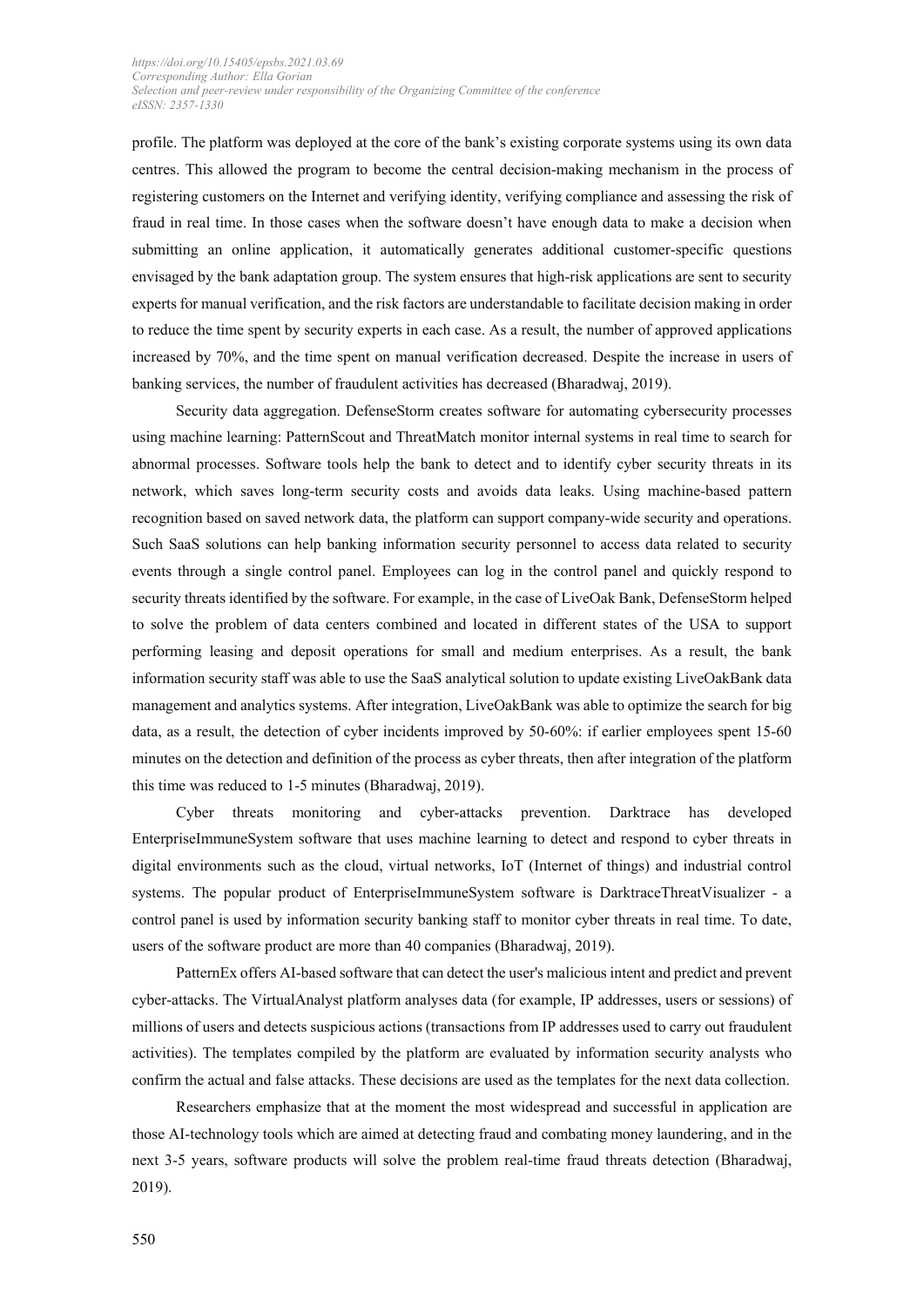Although the above-discussed fields of AI technologies applications deal with the technical side of investment banking there are some other aspects to be considered as the cyber security targets (Sharma, 2020): pending M&A transactions, top-level executives, mobile and tablets. The key solution is a proper cyber security management strategy to be maintained and launched within every FinTech company. It must comprise the appropriate technical solutions and procedures to minimize the risks in following fields: 1) autonomous devices; 2) IoT security; 3) data security; 4) digital platforms. Many investment market participants rely on outsourcing processes and services and national monetary authorities draft relevant regulations to ensure the flawless performance of financial sector. The same refers to risk management procedures to be carried by every bank or financial institution. As many investment banking participants are getting involved in a fierce competition nowadays the one and only who succeeds is that who implement the cyber security strategy to ensure the investors rights and to protect their interests.

## **6. Conclusions**

Despite the existing software solutions with AI to ensure the cyber security of banks, they are considerably primitive and high-priced. Only large banks and financial institutions have sufficient budget and personnel to use AI technologies, and the quality of the tasks completed by the programs is still far from perfect. As it was mentioned above, ensuring of cybersecurity in the context of the implementation of AI depends on a number of conditions, both technical and organizational, and legal ones in nature. Along with the problems of protecting the rights and legitimate interests of investors, problems arise in determining the type and extent of liability in the case of outsourcing of certain processes and services, as well as issues of risk assessment and management.

## **Acknowledgements**

The reported study was funded by RFBR, project number 20-011-00454 «Ensuring the rights of investors in the banking and financial sectors in the context of the digitalization of the economy in the Russian Federation and the leading financial centers of East Asia: a comparative legal aspect».

#### **References**

- Alekseenko, A. P. (2019). New Russian Model BIT and the Practice of Investment Arbitration. *Manchester Journal of International Economic Law, 16*(1), 79-93.
- Baluta, T., Ramapantulu, L., Teo, Y. M., & Chang, E. C. (2017, December). Modeling the Effects of Insider Threats on Cybersecurity of Complex Systems. *Proceedings of the Winter Simulation Conference (50th Anniversary)*, 4360-4371.
- Battista, P. (2015). The Taxation of Crowdfunding: Income Tax Uncertainties and a Safe Harbor Test to Claim Gift Tax Exclusion. *Kansas Law Review, 64*, 143-186.
- Bharadwaj, R. (2019, October). *AI for Cybersecurity in Finance Current Applications.*  https://emerj.com/ai-sector-overviews/ai-cybersecurity-finance-current-applications
- Bradford, C. S. (2012). The New Federal Crowdfunding Exemption: Promise Unfulfilled. *Securities Regulation Law Journal, 40*(3), 1-58.
- Challa, S. (2018). *Design and analysis of authenticated key agreement scheme in cloud-assisted cyber– physical systems.* Future Generation Computer Systems.